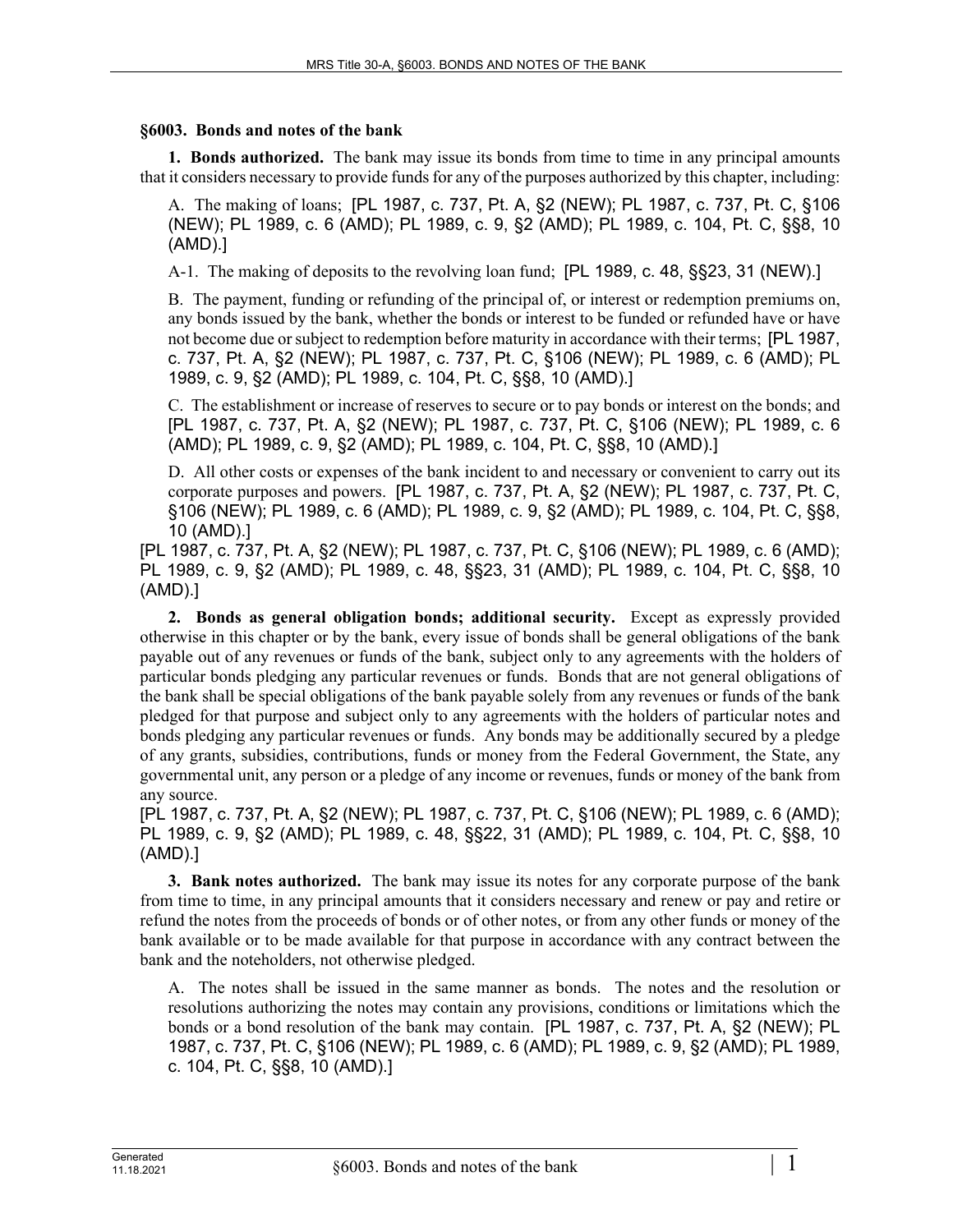B. Unless provided otherwise in any contract between the bank and the noteholders, and unless the notes have been otherwise paid, funded or refunded, the proceeds of any bonds of the bank issued, among other things, to fund such outstanding notes, shall be held, used and applied by the bank to the payment and retirement of the principal of these notes and the interest due and payable on the notes. [PL 1987, c. 737, Pt. A, §2 (NEW); PL 1987, c. 737, Pt. C, §106 (NEW); PL 1989, c. 6 (AMD); PL 1989, c. 9, §2 (AMD); PL 1989, c. 104, Pt. C, §§8, 10 (AMD).]

C. The bank may make contracts for the future sale from time to time of the notes, under which the purchaser is committed to purchase the notes from time to time on terms and conditions stated in the contracts. The bank may pay any consideration that it determines proper for these commitments. [PL 1987, c. 737, Pt. A, §2 (NEW); PL 1987, c. 737, Pt. C, §106 (NEW); PL 1989, c. 6 (AMD); PL 1989, c. 9, §2 (AMD); PL 1989, c. 104, Pt. C, §§8, 10 (AMD).]

[PL 1987, c. 737, Pt. A, §2 (NEW); PL 1987, c. 737, Pt. C, §106 (NEW); PL 1989, c. 6 (AMD); PL 1989, c. 9, §2 (AMD); PL 1989, c. 104, Pt. C, §§8, 10 (AMD).]

**4. Bonds and notes made negotiable instruments.** Whether or not the bonds or notes of the bank are of such form and character as to be negotiable instruments under the Uniform Commercial Code, article 8, the bonds and notes shall be and are made negotiable instruments within the meaning of and for all the purposes of the Uniform Commercial Code, subject only to the provisions of the bonds and notes for registration.

[PL 1987, c. 737, Pt. A, §2 (NEW); PL 1987, c. 737, Pt. C, §106 (NEW); PL 1989, c. 6 (AMD); PL 1989, c. 9, §2 (AMD); PL 1989, c. 104, Pt. C, §§8, 10 (AMD).]

**5. General characteristics.** Bonds or notes of the bank shall be authorized by resolution of the bank and may be issued in one or more series. The resolution or resolutions may provide:

A. The date or dates the bonds or notes will bear; [PL 1987, c. 737, Pt. A, §2 (NEW); PL 1987, c. 737, Pt. C, §106 (NEW); PL 1989, c. 6 (AMD); PL 1989, c. 9, §2 (AMD); PL 1989, c. 104, Pt. C, §§8, 10 (AMD).]

B. The time or times the bonds or notes will mature; [PL 1987, c. 737, Pt. A, §2 (NEW); PL 1987, c. 737, Pt. C, §106 (NEW); PL 1989, c. 6 (AMD); PL 1989, c. 9, §2 (AMD); PL 1989, c. 104, Pt. C, §§8, 10 (AMD).]

C. The rate or rates of interest per year the bonds or notes will bear; [PL 1987, c. 737, Pt. A, §2 (NEW); PL 1987, c. 737, Pt. C, §106 (NEW); PL 1989, c. 6 (AMD); PL 1989, c. 9, §2 (AMD); PL 1989, c. 104, Pt. C, §§8, 10 (AMD).]

D. The denomination or denominations of the bonds or notes; [PL 1987, c. 737, Pt. A, §2 (NEW); PL 1987, c. 737, Pt. C, §106 (NEW); PL 1989, c. 6 (AMD); PL 1989, c. 9, §2 (AMD); PL 1989, c. 104, Pt. C, §§8, 10 (AMD).]

E. The form of the bonds or notes, either coupon or registered; [PL 1987, c. 737, Pt. A, §2 (NEW); PL 1987, c. 737, Pt. C, §106 (NEW); PL 1989, c. 6 (AMD); PL 1989, c. 9, §2 (AMD); PL 1989, c. 104, Pt. C, §§8, 10 (AMD).]

F. The conversion or registration privileges carried by the bonds or notes; [PL 1987, c. 737, Pt. A, §2 (NEW); PL 1987, c. 737, Pt. C, §106 (NEW); PL 1989, c. 6 (AMD); PL 1989, c. 9, §2 (AMD); PL 1989, c. 104, Pt. C, §§8, 10 (AMD).]

G. The rank or priority of the bonds or notes; [PL 1987, c. 737, Pt. A, §2 (NEW); PL 1987, c. 737, Pt. C, §106 (NEW); PL 1989, c. 6 (AMD); PL 1989, c. 9, §2 (AMD); PL 1989, c. 104, Pt. C, §§8, 10 (AMD).]

H. The manner of execution of the bonds or notes; [PL 1987, c. 737, Pt. A, §2 (NEW); PL 1987, c. 737, Pt. C, §106 (NEW); PL 1989, c. 6 (AMD); PL 1989, c. 9, §2 (AMD); PL 1989, c. 104, Pt. C, §§8, 10 (AMD).]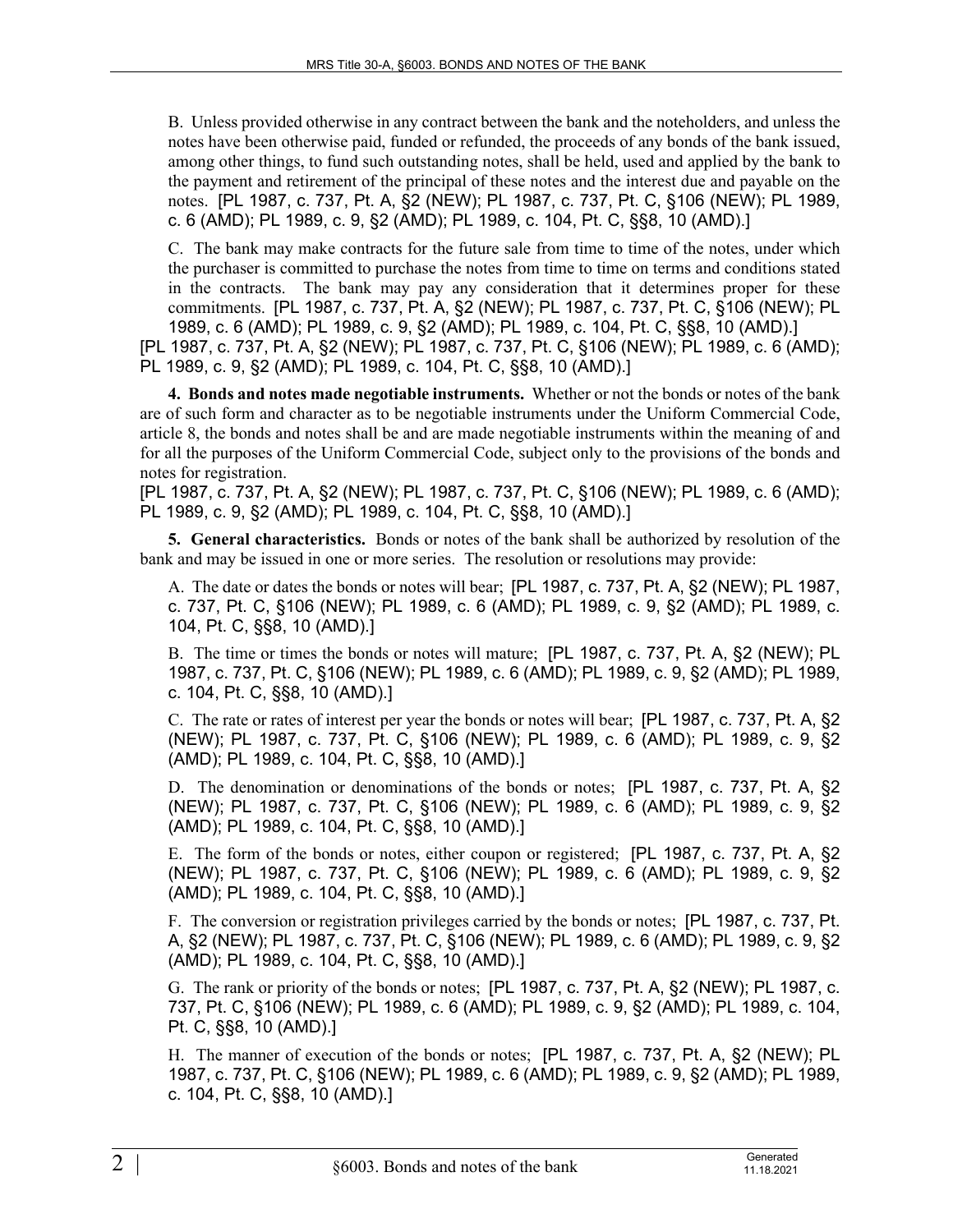I. The sources, medium and place or places, within or outside the State, of payment; and [PL 1987, c. 737, Pt. A, §2 (NEW); PL 1987, c. 737, Pt. C, §106 (NEW); PL 1989, c. 6 (AMD); PL 1989, c. 9, §2 (AMD); PL 1989, c. 104, Pt. C, §§8, 10 (AMD).]

J. The terms of redemption of the bonds or notes, with or without premium. [PL 1987, c. 737, Pt. A, §2 (NEW); PL 1987, c. 737, Pt. C, §106 (NEW); PL 1989, c. 6 (AMD); PL 1989, c. 9, §2 (AMD); PL 1989, c. 104, Pt. C, §§8, 10 (AMD).]

[PL 1987, c. 737, Pt. A, §2 (NEW); PL 1987, c. 737, Pt. C, §106 (NEW); PL 1989, c. 6 (AMD); PL 1989, c. 9, §2 (AMD); PL 1989, c. 104, Pt. C, §§8, 10 (AMD).]

**6. Manner of sale.** Bonds or notes of the bank may be sold at public or private sale at the time or times and at the price or prices determined by the bank.

[PL 1987, c. 737, Pt. A, §2 (NEW); PL 1987, c. 737, Pt. C, §106 (NEW); PL 1989, c. 6 (AMD); PL 1989, c. 9, §2 (AMD); PL 1989, c. 104, Pt. C, §§8, 10 (AMD).]

**7. No further conditions required.** Bonds or notes of the bank may be issued under this chapter without obtaining the consent of any department, division, commission, board, bureau or agency of the State, and without any other proceeding or the happening of any other conditions or things than those proceedings, conditions or things which are specifically required by this chapter.

[PL 1987, c. 737, Pt. A, §2 (NEW); PL 1987, c. 737, Pt. C, §106 (NEW); PL 1989, c. 6 (AMD); PL 1989, c. 9, §2 (AMD); PL 1989, c. 104, Pt. C, §§8, 10 (AMD).]

**8. Payment of notes.** The bank may from time to time issue its notes as provided under this chapter and pay and retire or fund or refund those notes from proceeds of bonds or of other notes, or from any other funds or money of the bank available or to be made available for those purposes in accordance with any contract between the bank and the noteholders. Unless provided otherwise in any contract between the bank and the holders of notes, and unless the notes have been otherwise paid, funded or refunded, the proceeds of any bonds of the bank issued among other things, to fund those outstanding notes, shall be held, used and applied by the bank to the payments and retirement of the principal of the notes and the interest due and payable on the notes.

[PL 1987, c. 737, Pt. A, §2 (NEW); PL 1987, c. 737, Pt. C, §106 (NEW); PL 1989, c. 6 (AMD); PL 1989, c. 9, §2 (AMD); PL 1989, c. 104, Pt. C, §§8, 10 (AMD).]

**9. Taxation of interest.** The bank may covenant and consent, at or before the issuance of its bonds or notes, to the inclusion of interest on any of its bonds or notes, under the United States Internal Revenue Code of 1986 or any subsequent corresponding internal revenue law of the United States, in the gross income of the holders of any such bonds or notes to the same extent and in the same manner that the interest on bills, bonds, notes or other obligations of the United States is includable in the gross income of the holders of the bonds or notes under the United States Internal Revenue Code or any such subsequent law.

[PL 1989, c. 48, §§23, 31 (NEW).]

## SECTION HISTORY

PL 1987, c. 737, §§A2,C106 (NEW). PL 1989, c. 6 (AMD). PL 1989, c. 9, §2 (AMD). PL 1989, c. 48, §§21-23,31 (AMD). PL 1989, c. 104, §§C8,10 (AMD).

The State of Maine claims a copyright in its codified statutes. If you intend to republish this material, we require that you include the following disclaimer in your publication:

*All copyrights and other rights to statutory text are reserved by the State of Maine. The text included in this publication reflects changes made through the First Special Session of the 130th Maine Legislature and is current through October 31, 2021. The text*  is subject to change without notice. It is a version that has not been officially certified by the Secretary of State. Refer to the Maine *Revised Statutes Annotated and supplements for certified text.*

The Office of the Revisor of Statutes also requests that you send us one copy of any statutory publication you may produce. Our goal is not to restrict publishing activity, but to keep track of who is publishing what, to identify any needless duplication and to preserve the State's copyright rights.